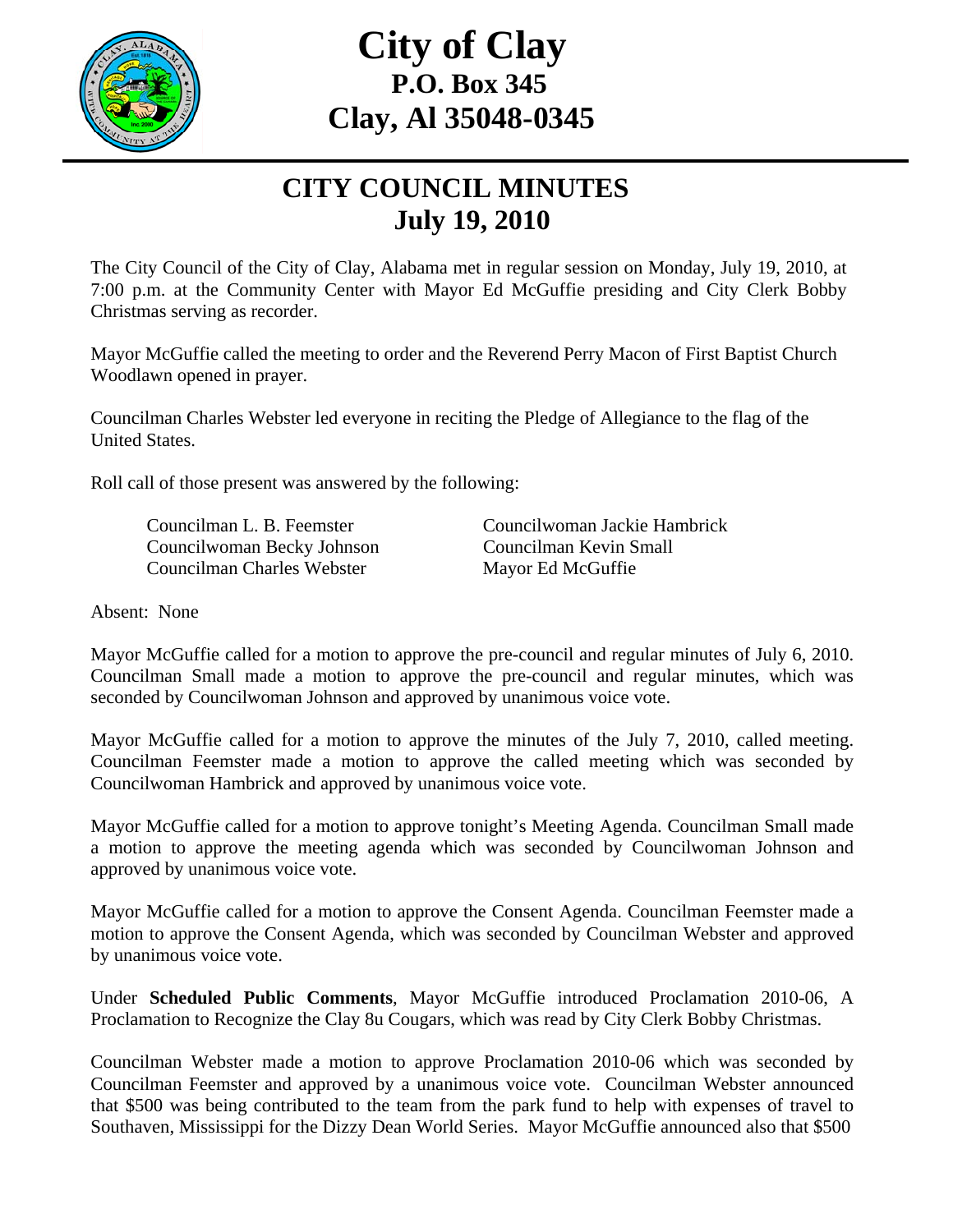

**City Council Meeting July 19, 2010 Page 2** 

from the City of Clay; \$500 from the Concession Stand; and \$100 from the City Attorney was being donated to help with these expenses.

Mayor McGuffie and Councilman Webster made presentations of the funds being donated to the Coaches during a photo opportunity with the coaches and team.

Councilman Webster announced that Clay 10 year old girls softball team finished second and the 9 and 10 year old teams played in the Dizzy Dean Tournament and congratulated them for their accomplishments.

Under **Reports from Standing Committees** Mayor McGuffie recognized Councilman Feemster for a report from the **Public Safety Committee**. Councilman Feemster reported that the storm water work at the park was ongoing and the slopes are in the process of being stabilized.

Councilwoman Hambrick was recognized for a report from the **Committee on Community Development, Environmental, Historical, Library and Seniors**. Councilwoman Hambrick reported that the Library's summer reading program had about two more sessions left this summer. She stated that Ms. Moody, Library Director, had word from State Representative Allen Treadaway that he had a donation for the Library that they would be using for two new computers and some other equipment. The Seniors had no report.

Under **Committee on Annexation, Business, Census, Planning & Zoning and Schools**, Councilwoman Johnson was recognized and made a motion to give \$500 to Clay Elementary School. Councilwoman Hambrick seconded the motion which was approved by a unanimous voice vote.

Councilman Small was recognized for a report from the **Committee on Building Inspections, Sanitation, Streets and Utilities**. Councilman Small announced that there would be a resolution coming up for some paving throughout the city. He reported that a contractors bond had been recovered that will allow for the resurfacing of an abandoned road. Also, Councilman Small announced a new in-house process for Public Works work orders that will improve this procedure.

Councilman Webster was recognized for a report from the **Parks and Recreation Committee**. Councilman Webster made a motion to send Park Director, Mike Stanley, to the Dizzy Dean World Series as a representative for the City. Councilwoman Hambrick seconded the motion which was approved by a unanimous voice vote.

Councilman Webster introduced a letter from the State of Alabama Health Department and presented some signs "Young Lungs at Play – Tobacco Free Park". Councilman Webster stated these signs were free and he wanted to get some for the ballpark and also check with the principals to see if they would like some for the schools.

Councilman Webster announced that a check for \$2,500 had been received from State Representative Allen Treadaway for use at the parks for park benches, picnic tables and trash receptacles. He stated he would inform the Park Board of this donation and for them to decide what to do with it.

Councilman Webster reported that the parking lot on Steeple Chase Drive at the park bridge should be completed within the next few weeks.

Under **Reading of Petitions, Applications, Complaints, Appeals, Communications, etc.** Mayor McGuffie announced there was nothing to report.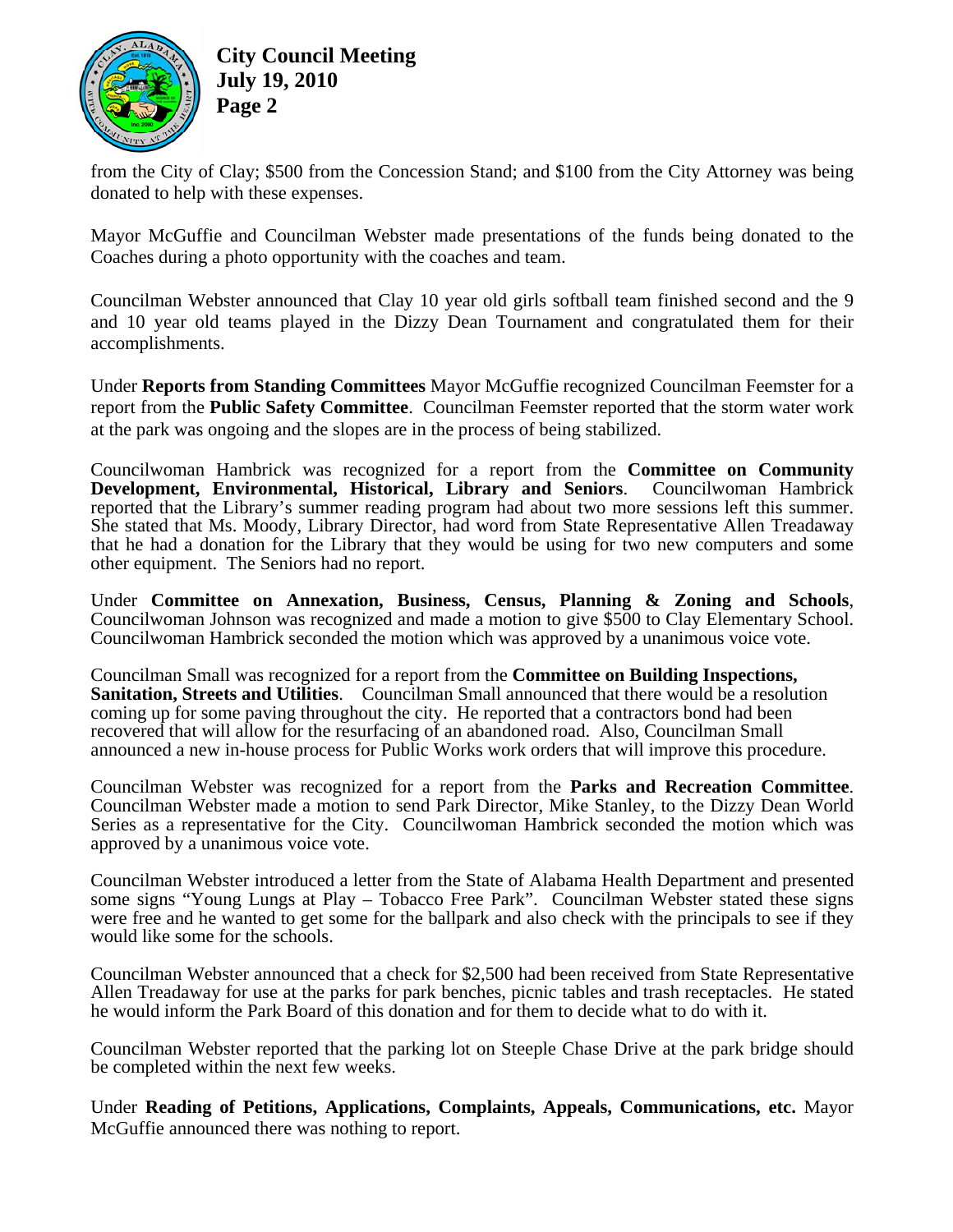

**City Council Meeting July 19, 2010 Page 3** 

Under the **City Clerk's Report**, City Clerk Bobby Christmas reported on the balances in the 4 & 5 Cent Gasoline Fund =  $$158,881.96$ ; 7 Cent Gasoline Fund =  $$101,568.05$ ; AmFund Account = \$770,510.00; Capital Improvement Fund = \$180,662.78; Concession Stand = \$4,815.09; Contractors Bond =  $$43,299.58$ ; General Fund =  $$613,961.35$ ; Library Fund =  $$6,011.40$ ; Park and Recreation Fund =  $$677.67$ ; and Senior Citizens Fund =  $$1,294.76$ .

Under **Resolutions, Ordinances, Orders and Other Business** Mayor McGuffie called for a motion to enter into Unanimous Consent. Councilman Feemster made a motion to suspend the regular rules of order and enter into Unanimous Consent which was seconded by Councilman Webster.

That the motion was put before the Council and a roll call vote was conducted with the results as follows:

Yeas: Council members Feemster, Hambrick, Johnson, Small, Webster and Mayor McGuffie

Nays: None

Mayor McGuffie introduced Resolution  $2010 - 23$ ; A Resolution to Award a Bid for Resurfacing Sections of Cheryl Drive, Chrissy Drive, Harness Circle and Harness Lane; which was read by City Clerk Bobby Christmas.

Councilman Small made a motion to approve Resolution  $2010 - 23$  which was seconded by Councilwoman Johnson.

That the motion was put before the Council and a roll call vote was conducted with the results as follows:

Yeas: Council members Feemster, Hambrick, Johnson, Small, Webster and Mayor McGuffie

Nays: None

Mayor McGuffie introduced Resolution 2010 – 24, A Resolution Declaring Weeds to be a Public Nuisance and to Eliminate a Nuisance Upon Private Property, which was read by City Clerk Bobby Christmas.

Councilman Feemster made a motion to approve Resolution 2010 – 24 which was seconded by Councilwoman Hambrick.

That the motion was put before the Council and a roll call vote was conducted with the results as follows:

Yeas: Council members Feemster, Hambrick, Johnson, Small, Webster and Mayor McGuffie

Nays: None